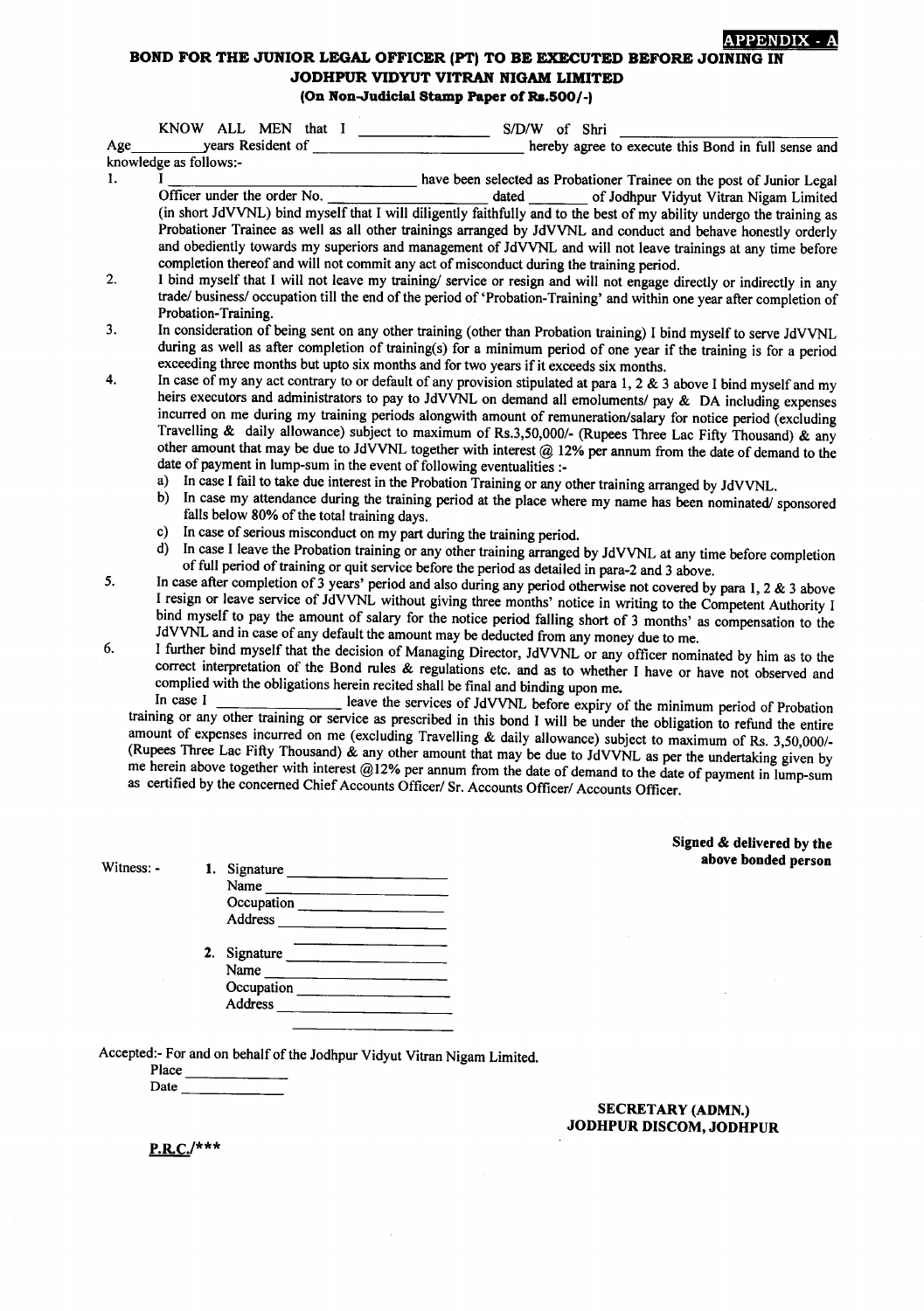## SURETY TO BE GIVEN BY AN EMPLOYEE OF CENTRAL/STATE GOVERNMENT OR PUBLIC UNDER TAKINGS GETTING PAY IN PAY METRIX LEVEL-10(Old Grade pay-3600) OR ABOVE ON NON-JUDICIAL STAMP PAPER OF Rs.500/-

|         |                                                                                                                                                                                                                           | S/D/W of Shri                                                                                                                             |                                                                                                    | Age | Resident of |  |                 |          |
|---------|---------------------------------------------------------------------------------------------------------------------------------------------------------------------------------------------------------------------------|-------------------------------------------------------------------------------------------------------------------------------------------|----------------------------------------------------------------------------------------------------|-----|-------------|--|-----------------|----------|
|         | working as (Designation)                                                                                                                                                                                                  | Deptt.                                                                                                                                    |                                                                                                    |     |             |  | and getting pay |          |
|         |                                                                                                                                                                                                                           | in Pay Level L-_______ (Old Grade pay-____) do hereby stand this surety in respect of Shri/Ms.                                            |                                                                                                    |     |             |  |                 | S/D/W of |
| Shri    |                                                                                                                                                                                                                           | appointed as Probationer Trainee on the post of Junior Legal Officer vide order No.                                                       |                                                                                                    |     |             |  |                 |          |
|         |                                                                                                                                                                                                                           | dated                                                                                                                                     | of Jodhpur Vidyut Vitran Nigam Limited (in short JdVVNL) and posted in                             |     |             |  |                 |          |
|         | the office of the                                                                                                                                                                                                         |                                                                                                                                           | and agree to execute this bond in full sense and knowledge as follows :-                           |     |             |  |                 |          |
| $1_{-}$ | That Shri/Ms.                                                                                                                                                                                                             |                                                                                                                                           | will diligently faithfully and to the best of his/ her ability undergo the training as Probationer |     |             |  |                 |          |
|         | Trainee as well as all other trainings arranged by JdVVNL and conduct and behave himself/ herself honestly orderly and obediently                                                                                         |                                                                                                                                           |                                                                                                    |     |             |  |                 |          |
|         | towards his/ her superiors and management of JdVVNL and will not leave trainings at any time before completion thereof and will                                                                                           |                                                                                                                                           |                                                                                                    |     |             |  |                 |          |
|         | not commit any act of misconduct during the training period.                                                                                                                                                              |                                                                                                                                           |                                                                                                    |     |             |  |                 |          |
| 2.      |                                                                                                                                                                                                                           | That Shri/Ms. ________________________ will not leave training/ service/ resign and will not engage directly or indirectly in any         |                                                                                                    |     |             |  |                 |          |
|         | trade/ business/ occupation till the end of the period of 'Probation-Training' and within one year after completion of Probation-                                                                                         |                                                                                                                                           |                                                                                                    |     |             |  |                 |          |
|         | Training.                                                                                                                                                                                                                 |                                                                                                                                           |                                                                                                    |     |             |  |                 |          |
| 3.      | In consideration of Shri/Ms.                                                                                                                                                                                              |                                                                                                                                           |                                                                                                    |     |             |  |                 |          |
|         | the JdVVNL after completion of training(s) for a minimum period of one year if the training is for a period exceeding three months                                                                                        |                                                                                                                                           |                                                                                                    |     |             |  |                 |          |
|         |                                                                                                                                                                                                                           | but upto six months and for two years if it exceeds six months.                                                                           |                                                                                                    |     |             |  |                 |          |
| 4.      | That if Shri/Ms.                                                                                                                                                                                                          |                                                                                                                                           | will indulge in any act contrary to any surety given by me at para 1, 2 and                        |     |             |  |                 |          |
|         | 3 above I bind myself and my heirs executors and administrators to pay to JdVVNL on demand all emoluments/ pay & DA                                                                                                       |                                                                                                                                           |                                                                                                    |     |             |  |                 |          |
|         | including expenses incurred on him/her during such training periods alongwith amount of remuneration/salary for notice period                                                                                             |                                                                                                                                           |                                                                                                    |     |             |  |                 |          |
|         | (excluding Travelling & daily allowance) subject to maximum of Rs. 3,50,000/- (Rupees Three Lac Fifty Thousand) & any other                                                                                               |                                                                                                                                           |                                                                                                    |     |             |  |                 |          |
|         | amount that may be due to JdVVNL together with interest @ 12% per annum from the date of demand to the date of payment in                                                                                                 |                                                                                                                                           |                                                                                                    |     |             |  |                 |          |
|         |                                                                                                                                                                                                                           | lump-sum in the event of following eventualities :-                                                                                       |                                                                                                    |     |             |  |                 |          |
|         | a)                                                                                                                                                                                                                        | In case he/she fails to take due interest in the Probation Training or any other training arranged by JdVVNL.                             |                                                                                                    |     |             |  |                 |          |
|         | b)                                                                                                                                                                                                                        | In case his/ her attendance during the training period at the place where his/ her name has been sponsored falls below                    |                                                                                                    |     |             |  |                 |          |
|         |                                                                                                                                                                                                                           | 80% of the total training days.                                                                                                           |                                                                                                    |     |             |  |                 |          |
|         | c)                                                                                                                                                                                                                        | In case of serious misconduct on his/ her part during the training period.                                                                |                                                                                                    |     |             |  |                 |          |
|         | d)<br>In case he/ she leaves the Probation training or any other training arranged by JdVVNL at any time before completion                                                                                                |                                                                                                                                           |                                                                                                    |     |             |  |                 |          |
| 5.      | of full period of training or quit service before the period as detailed in para-2 and 3 above.<br>I further bind myself that the decision of Managing Director, JdVVNL or any officer nominated by him as to the correct |                                                                                                                                           |                                                                                                    |     |             |  |                 |          |
|         |                                                                                                                                                                                                                           |                                                                                                                                           |                                                                                                    |     |             |  |                 |          |
|         | interpretation of the Surety Bond rules & regulations etc. and as to whether Shri/ Ms.<br>has                                                                                                                             |                                                                                                                                           |                                                                                                    |     |             |  |                 |          |
|         | or has not observed and complied with the obligations herein recited shall be final and binding upon me.                                                                                                                  |                                                                                                                                           |                                                                                                    |     |             |  |                 |          |
|         | In case Shri/Ms.                                                                                                                                                                                                          |                                                                                                                                           |                                                                                                    |     |             |  |                 |          |
|         |                                                                                                                                                                                                                           | Probation training or any other training or service as prescribed in this Surety and Bond I will be under obligation to refund the entire | leaves the services of JdVVNL before expiry of the minimum period of                               |     |             |  |                 |          |
|         |                                                                                                                                                                                                                           | amount of expenses incurred on him/ her (excluding Travelling & daily allowance) subject to maximum of Rs. 3,50,000/- (Rupees Three       |                                                                                                    |     |             |  |                 |          |
|         |                                                                                                                                                                                                                           | Lac Fifty Thousand) & any other amount that may be due to JdVVNL as per the surety given by me herein above together with interest $@$    |                                                                                                    |     |             |  |                 |          |
|         |                                                                                                                                                                                                                           | 12% per annum from the date of demand to the date of payment in lump-sum as certified by the concerned Chief Accounts Officer/ Sr.        |                                                                                                    |     |             |  |                 |          |
|         | Accounts Officer/Accounts Officer                                                                                                                                                                                         |                                                                                                                                           |                                                                                                    |     |             |  |                 |          |

Accounts Officer/ Accounts Officer.

**Signature of Surety with rubber** stamp of Designation Office

Signature should be verified by<br>the controlling officer of Surety with rubber stamp of Designation Office.

Witness: -

1. Signature Name Occupation 2. Signature  $\frac{\phantom{1}}{1}$ Name  $Occupation$ <sub>\_\_</sub> Address

Accepted: - For and on behalf of the Jodhpur Vidyut Vitran Nigam Limited.

Place 

> **SECRETARY (ADMN.)** JODHPUR DISCOM, JODHPUR

 $P.R.C.$ /\*\*\*